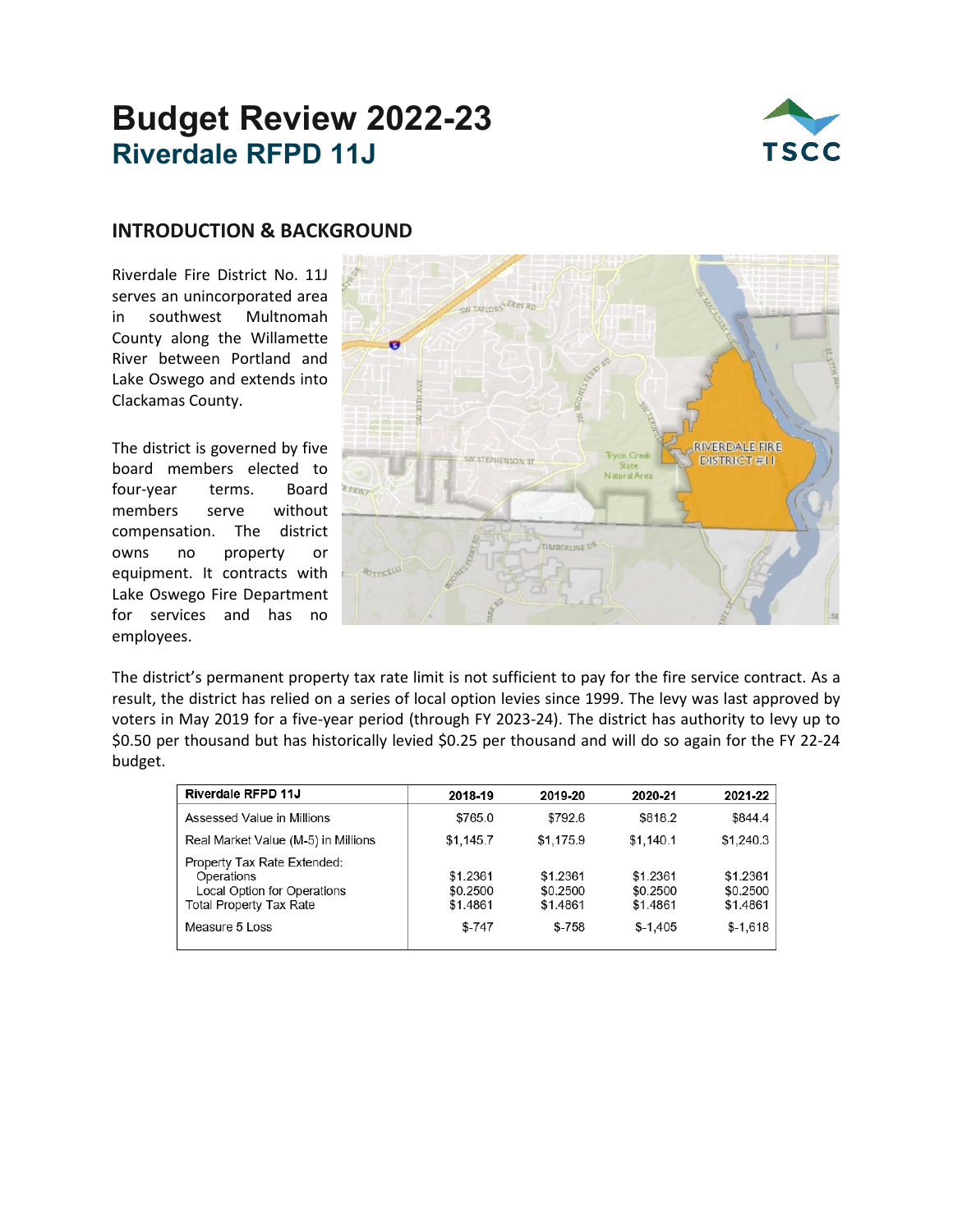## **BUDGET OVERVIEW**

*This district budgets on a biennial basis. The approved budget summary sheet at the end of this review splits the biennial budget into two fiscal years.*

The district has only one fund, the General Fund. The total budget for the FY 2022-2024 period is \$3.9 million and \$2.6 million for the first year of the biennium (FY 22-23). The budget represents no major changes from typical spending to meet the district goals.

## **Riverdale Fire Approved Budget for FY 22-24**

|                                     | 1st Year  | 2nd Year  | <b>Total 2 Year Period</b> |  |
|-------------------------------------|-----------|-----------|----------------------------|--|
|                                     | 22-23     | 23-24     | 22-24                      |  |
| Resources                           |           |           |                            |  |
| <b>Beginning Fund Balance</b>       | 1,410,000 | 1,337,500 | 1,410,000                  |  |
| <b>Property Taxes</b>               | 1,224,000 | 1,260,720 | 2,484,720                  |  |
| Interest                            | 10,000    | 10,000    | 20,000                     |  |
| <b>Total Resources</b>              | 2,644,000 | 2,608,220 | 3,914,720                  |  |
| Requirements                        |           |           |                            |  |
| Lake Oswego Fire Contract           | 1,219,000 | 1,264,000 | 2,483,000                  |  |
| <b>Insurance and Bonds</b>          | 5,000     | 5,000     | 10,000                     |  |
| <b>Professional Services</b>        | 5,000     | 5,000     | 10,000                     |  |
| <b>Elections &amp; Publications</b> | 1,500     | 1,500     | 3,000                      |  |
| <b>Supplies</b>                     | 1,000     | 1,000     | 2,000                      |  |
| Contingencies                       | 75,000    | 75,000    | 150,000                    |  |
| <b>Ending Fund Balance</b>          | 1,337,500 | 1,256,720 | 1,256,720                  |  |
| <b>Total Requirements</b>           | 2,644,000 | 2,608,220 | 3,914,720                  |  |

#### **REVENUES**

Property taxes (a total of \$2.48 million for the biennium) and earned interest (\$10,000 per year, total of \$20,000 for the biennium) are the district's sole source of revenue. The voter approved local option levy makes up roughly 15 to 16% of total property tax revenue. The district maintains a high beginning fund balance, so even in the event of the voters choosing not the renew the levy, the district would be able to meet obligations for a number of years by spending down the fund balance. Total property taxes budgeted for FY 22-23 represent a slight decrease over last year's budgeted property taxes and as budgeted are just shy of covering contracted fire services and administrative costs. The difference is easily covered by the beginning fund balance.

#### **EXPENDITURES**

Expenditures are confined to payments for professional administrative services and the intergovernmental agreement with the City of Lake Oswego for fire service. Expenditures for FY 23

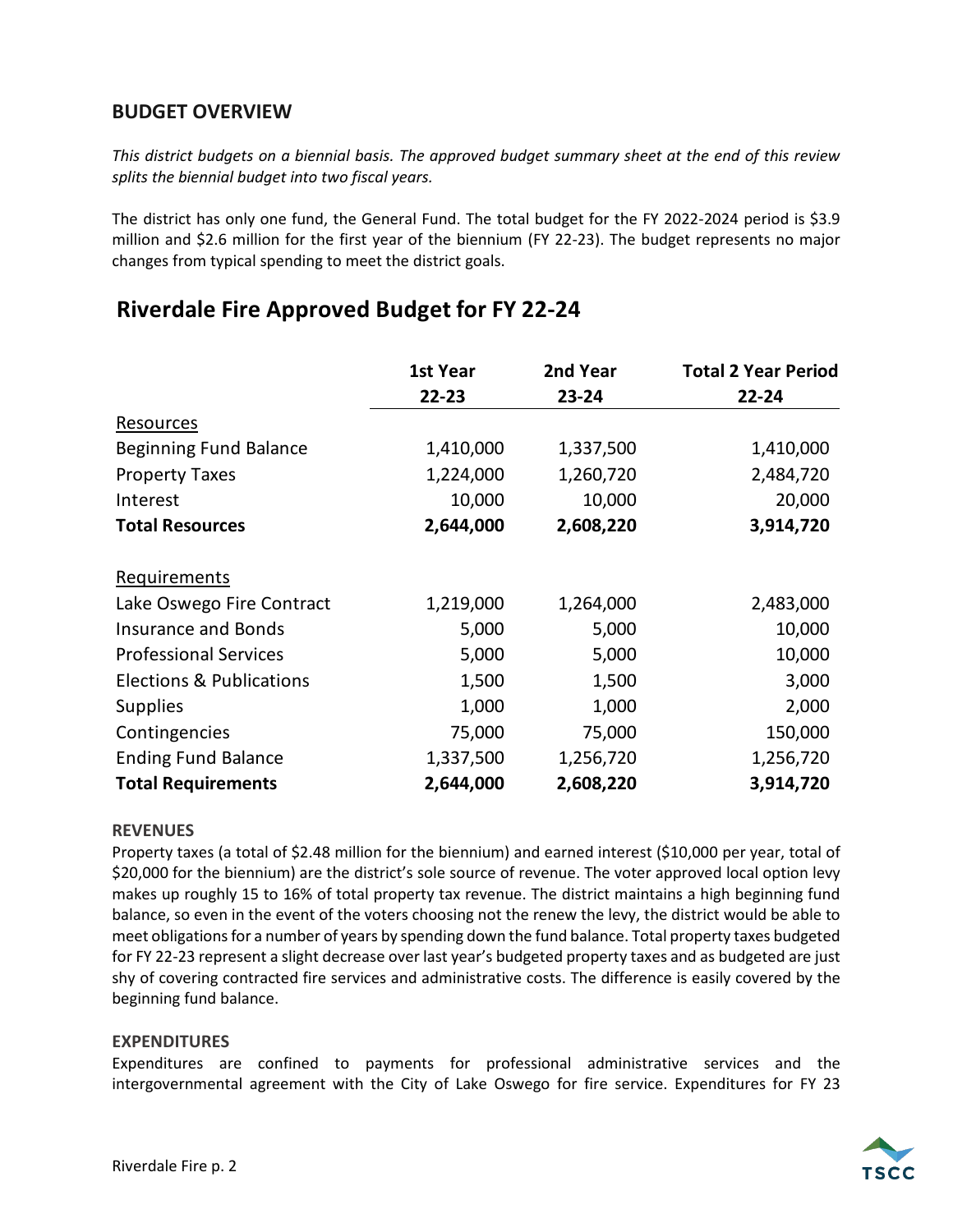increased 4% from last year due to rising costs for these fire services as outlined in the contract agreement. Contracted fire services are also budgeted to increase by 4% between FY 23 and FY 24.

## **DEBT STATUS**

The district has no debt.

#### **BUDGET/STRATEGIC PLAN ALIGNMENT**

District does not have a strategic plan, but the budget achieves the district's primary objective of paying for the fire services contract.

#### **HIGHLIGHTS**

- The district budgets on a biennial basis, and the total budget for the FY 2022-24 period is \$3.9 million, a 5% increase over the current budget of \$3.7 million.
- The majority of the budget funds contracted services with the City of Lake Oswego for fire services. The current contract was approved in 2019 and expires in 2024.
- Budget increases are primarily due to planned increases in City of Lake Oswego contracted service costs.
- The district will levy its full permanent rate of \$1.2361 and half of its \$0.5000 local option levy (\$0.2500).

| <b>Yes</b> | No | <b>Compliance Issue</b>                                                    |
|------------|----|----------------------------------------------------------------------------|
| X          |    | Did the district meet publication requirements?                            |
| X          |    | Do resources equal requirements in every fund?                             |
| N/A        |    | Does the G.O. Debt Service Fund show only principal and interest payments? |
| X          |    | Are contingencies shown only in operating funds?                           |
| X          |    | Did the budget committee approve the budget?                               |
| X          |    | Did the budget committee set the levy?                                     |
| x          |    | Does the audit show the district was in compliance with budget law?        |

### **BUDGET PROCESS & COMPLIANCE**

#### **LOCAL BUDGET LAW COMPLIANCE**

The FY 2022-24 Budget is in compliance with local budget law. Estimates were judged to be reasonable for the purpose shown.

The district completes audits on an annual basis. The FY 2020-21 audit does not note any budget law violations.

#### **CERTIFICATION LETTER RECOMMENDATIONS & OBJECTIONS**

TSCC staff notes no deficiencies in the district's FY 2022-24 budget development process, and we suggest the certification letter contain no recommendations or objections.